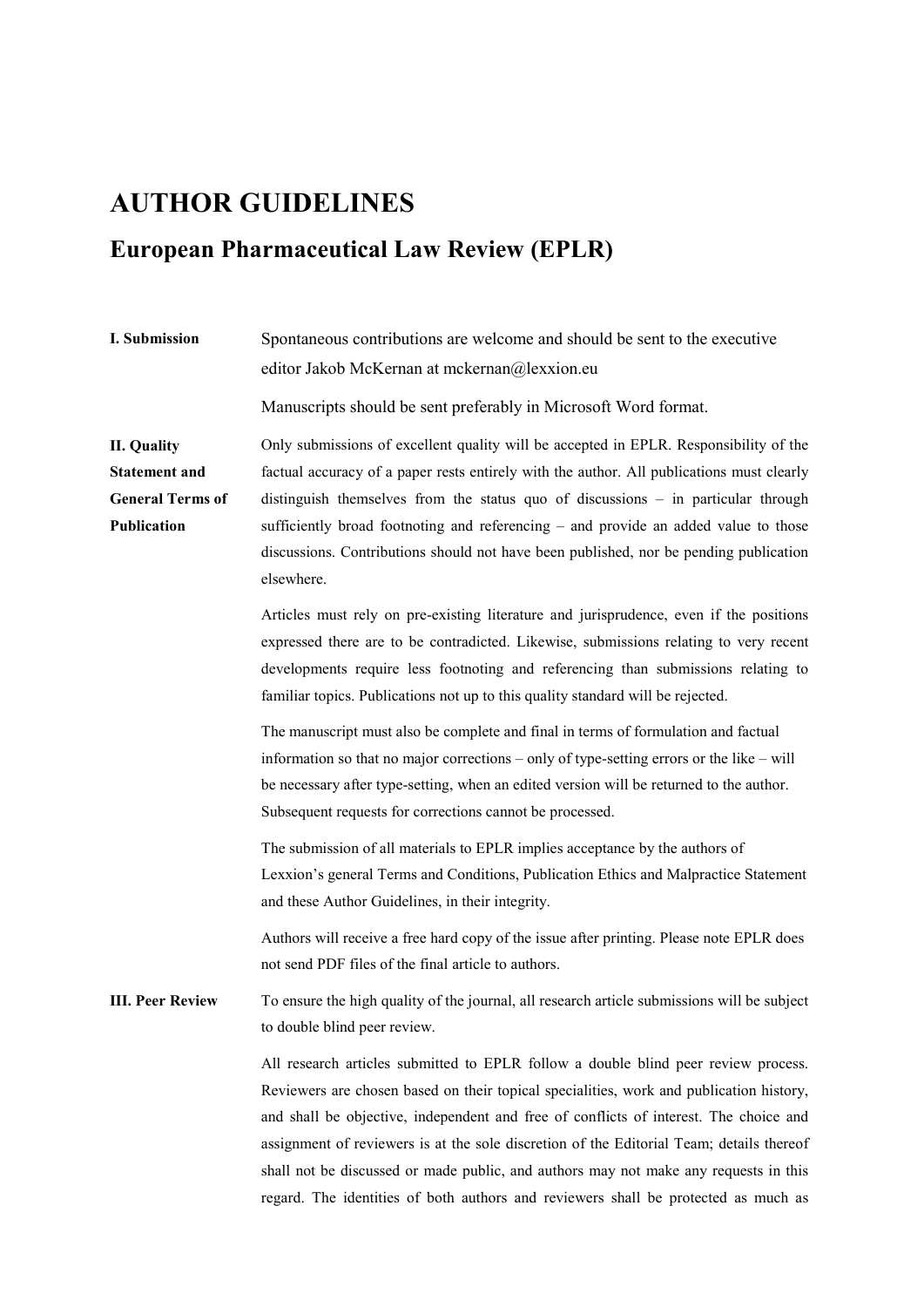possible from each other and from any other parties, with the exception of the Editorial Team.

Authors are obliged to take part in the review process by remaining available for any changes, modifications, improvements etc as may be required by reviewers or the Editorial Team. These shall be considered as mandatory conditions for publication; authors shall strive to adopt them to the widest possible extent. Clear and objective justification shall be given by authors if any request has not been met. The Editorial Team reserves the right to return any insufficiently modified contribution to authors for further work, or to reject its publication.

Reports will be subject to a simplified review process.

*Articles Review* All articles submitted for publication in EPLR undergo a **double blind peer review process**.

> Articles submissions are addressed to the executive editor of EPLR who is charged with deciding if the article fits with the general thematic and quality scope of the journal. If the submission passes this check, the executive editor forwards an anonymised version of the article submission to an independent peer reviewer**,** who is a recognised expert with knowledge on the topic of the article. The reviewer is asked to fill in a Review Sheet where they indicate if the article is approved for publication and what revisions (if any) should be done by the author.

> Authors of accepted articles may still be asked to revise their draft in order to incorporate the feedback of reviewers. A reviewer may be asked to do a second review of the revised draft to check if the requested revision was adequately completed.

> As a final step, after the content of the article is approved, the text undergoes language and formatting editing.

*Review of Reports and Case Notes*  Submissions to the Reports Section will be subject to a simplified peer review process. The EPLR associate editors in charge of the particular section check the quality of the submissions and provide feedback to the authors. This is not a blind process. The editor may request that the author revises and improves their draft. The revised draft must be approved by the associate editor before it is cleared for publication.

The final version of the submission undergoes language and formatting editing.

- **IV. Format and Style** All contributions must comply with the minimum formatting requirements laid out hereunder. Contributions not respecting these formatting requirements will be returned to the author.
	- *Articles* Articles are contributions of an academic nature, discussing a pharmaceutical law topic in the context of existing literature and jurisprudence. The purpose of an article is to contribute to a larger debate in pharmaceutical law or policy and to deeply engage with and critically reflect upon the core questions of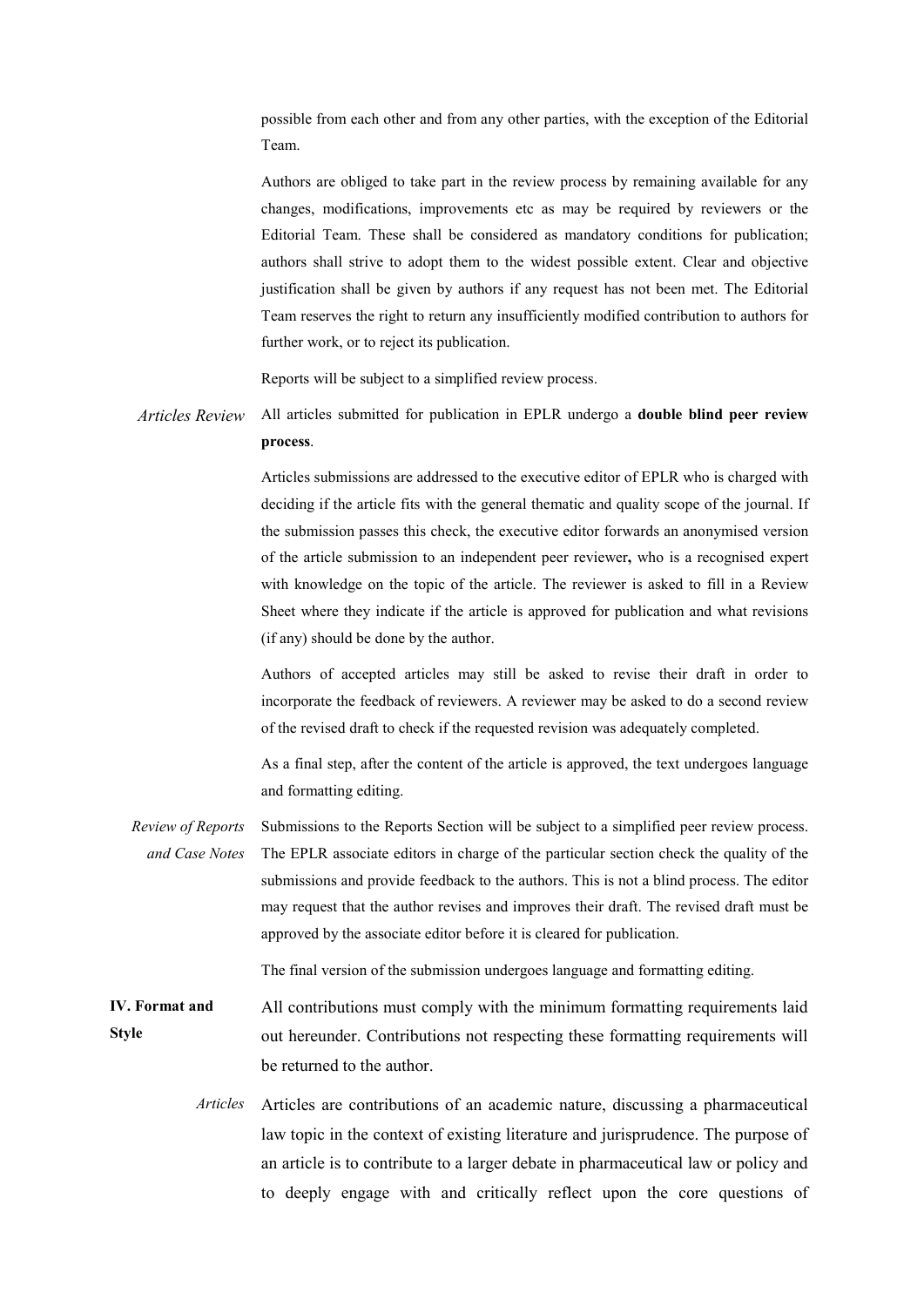pharmaceutical regulation. An article should be between  $4,000 - 8,000$  words (including footnotes) in length (MS Word Format, in British English). Longer articles are accepted on a case – by - case basis if more space is required by the topic. Each article is preceded by a short abstract (without heading) of five to six sentences.

- *Reports* Reports can either reflect on current legislative or judicial developments in a specific EU country or provide an overview of a topic of recent development in pharmaceutical law and policy on the EU level. In contrast to articles, reports are more factual and aim at providing the reader an introduction to or overview of a specific regulatory development or approach. They highlight a topic of particular interest relating to legal developments at EU level, in the EU Member States or third countries with a clear link to European pharmaceutical law. The reports provide readers with the facts, as well as some critical and personal comments. A report should be between 2,000 - 3,500 words (including footnotes) in length.
- *Case Notes*  Case Notes discuss relevant jurisprudence in the area of pharmaceutical law. The focus is on judgements provided by the Court of Justice of the European Union, but relevant international or national jurisprudence can also be submitted in agreement with the editors. A case note should be between 2,000 – 3,000 words (including footnotes) in length. Their overall structure shall be divided in the Facts, the Judgment and the Comment. The case note shall be headed by a short headline in bold that summarises the main issue of the case and the reference of the case in Italics, including its publication in the official journal of the respective Court. In cases where the judgment is not (yet) final, this fact shall be indicated

#### *Presentation* **Title**

Every word in the title should be capitalised except for conjunctions (Headline Capitalisation). The title's length should not exceed three lines after typeset (max. 150 characters including spaces).

Subtitles are allowed and should also not exceed the 3 lines rule (max. 200 characters including spaces).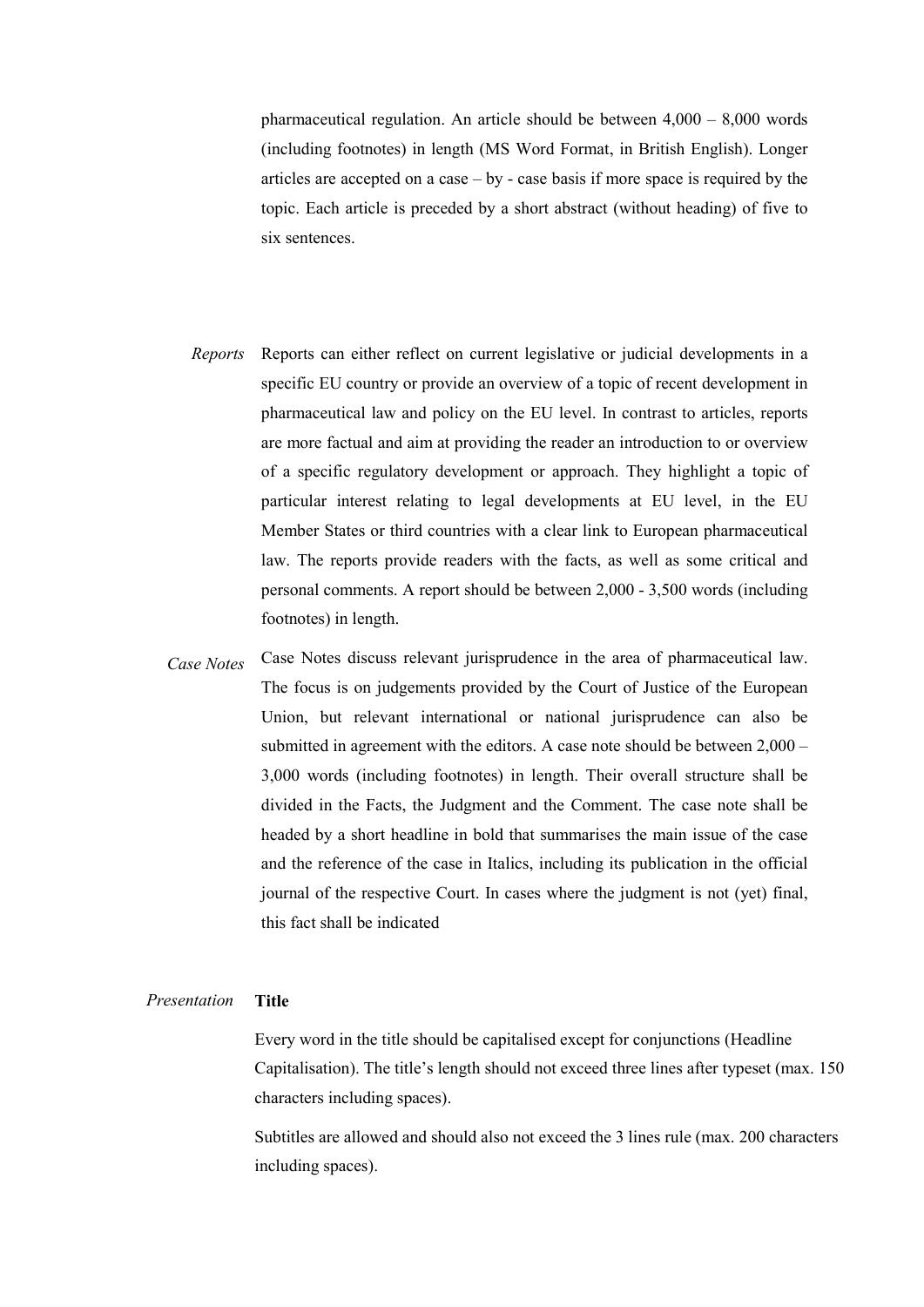#### **Authors' details**

Author(s) details should be included in a first asterisk footnote (\*) inserted after the author's/authors name(s).

Example:

#### **Article Title**

#### *Christopher Bovis\**

*.......*

<sup>∗</sup> Prof Christopher Bovis, HK Bevan Chair in Law, Law School, University of Hull; Managing Editor of the European Procurement and Public Private Partnership Law Review (EPPPL). For correspondence:  $\langle \text{bovis}(\hat{\omega} \rangle x \rangle z \rangle$ .com>.

*To do so:* In the References ribbon tab, click the Footnotes launcher (lower right corner in the Footnotes section). There, place an asterisk into the Custom mark: box, then click Insert, and type your footnote text.

All further footnotes should be numbered sequentially in superscript in the text *outside* **punctuation marks**.

*Tables and Figures* Tables and figures should be submitted on extra pages. Every table should have a title. The relevant sources of the data presented or of the tables or figures themselves should be indicated. Within the text, the position at which a table is to be included should be marked by '[TABLE …]', the tables and figures being clearly numbered. Every table should be referred to.

> To ease the typesetting process, please keep formatting within tables to a minimum (eg avoid merged cells or the use of vertical text for headings).

- *Abstract* Each article is preceded by a **short abstract** (without heading) in italics of five to six sentences, without footnotes (approx. 200 words)
- *Headings* Every word in a heading should be **capitalised** except for conjunctions (Headline Capitalisation). The headings should be structured as follows:
	- H1: I. (starting with the introduction)
	- H2: 1.
	- H3: a.
	- H4: i.
- **V. Quotation** All references should be included in the footnotes: **no final bibliographies are**